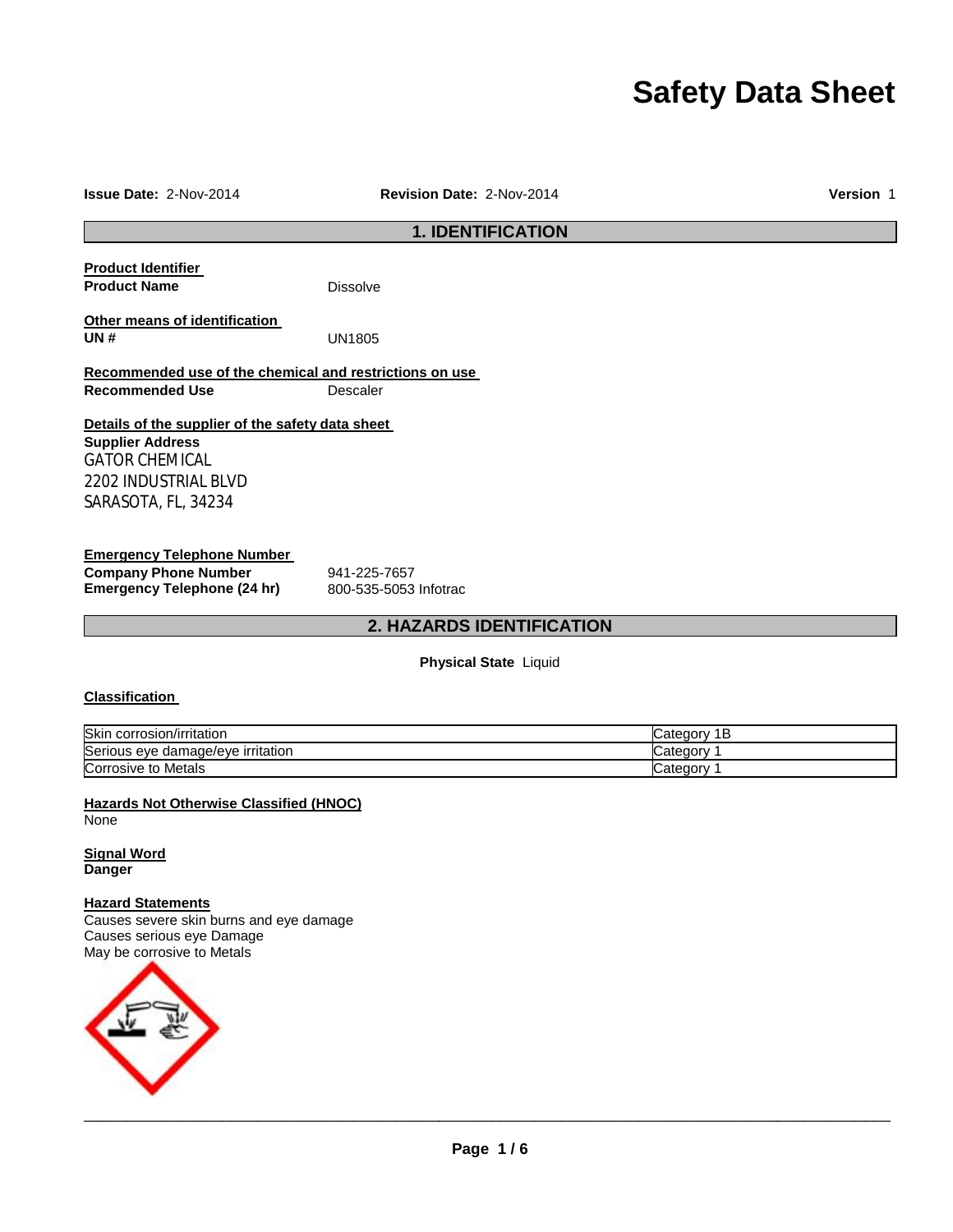# **Precautionary Statements - Prevention**

Wash face, hands and any exposed skin thoroughly after handling Do not breathe dust/fume/gas/mist/vapors/spray Wear protective gloves/protective clothing/eye protection/face protection Keep only in original container.

# **Precautionary Statements - Response**

IF ON SKIN (or hair): Remove/Take off immediately all contaminated clothing. Rinse skin with water/shower.

Wash contaminated clothing before reuse.

IF SWALLOWED: rinse mouth. Do NOT induce vomiting..

IF INHALED: Remove to fresh air and keep at rest in a position comfortable for breathing. Immediately call a Poison Center or doctor/physician.

IF IN EYES: Rinse cautiously with water for several minutes. Remove contact lenses, if present and easy to do. Continue rinsing. If eye irritation persists: Get medical advice/attention.

\_\_\_\_\_\_\_\_\_\_\_\_\_\_\_\_\_\_\_\_\_\_\_\_\_\_\_\_\_\_\_\_\_\_\_\_\_\_\_\_\_\_\_\_\_\_\_\_\_\_\_\_\_\_\_\_\_\_\_\_\_\_\_\_\_\_\_\_\_\_\_\_\_\_\_\_\_\_\_\_\_\_\_\_\_\_\_\_\_\_\_\_\_

# **Precautionary Statements - Disposal**

Dispose of contents/container to an approved waste disposal plant

# **Precautionary Statements – Storage:**

Store Locked Up Store in corrosive resistant container with a resistant liner.

#### **Other Hazards:**

None Known

# **3. COMPOSITION/INFORMATION ON INGREDIENTS**

| 7 <sub>h</sub><br>Name<br>л | . .<br>5 No<br>- Л<br>. . | Weight-%                                                   |
|-----------------------------|---------------------------|------------------------------------------------------------|
| Dh.<br>Acia<br>הוסחי־       | 7664-38-∠                 | OE.<br>$\overline{\phantom{a}}$<br><b>A-7P</b><br>ບບ<br>≖⊾ |

\*\*If Chemical Name/CAS No is "proprietary" and/or Weight-% is listed as a range, the specific chemical identity and/or percentage of composition has been withheld as a trade secret.\*\*

# **4. FIRST-AID MEASURES**

# **First Aid Measures**

| <b>Eve Contact</b>                         | Rinse thoroughly with plenty of water for at least 15 minutes, lifting lower and upper eyelids.<br>Consult a physician.                                                |  |
|--------------------------------------------|------------------------------------------------------------------------------------------------------------------------------------------------------------------------|--|
| <b>Skin Contact</b>                        | Wash with soap and water. Take off contaminated clothing. Wash contaminated clothing<br>before reuse. If skin irritation or rash occurs: Get medical advice/attention. |  |
| <b>Inhalation</b>                          | Remove to fresh air.                                                                                                                                                   |  |
| Ingestion                                  | Clean mouth with water and drink afterwards plenty of water.                                                                                                           |  |
| <b>Most important symptoms and effects</b> |                                                                                                                                                                        |  |
| <b>Symptoms</b>                            | Contact may cause irritation and redness.                                                                                                                              |  |
|                                            | Indication of any immediate medical attention and special treatment needed                                                                                             |  |
| <b>Notes to Physician</b>                  | Treat symptomatically.                                                                                                                                                 |  |

# **5. FIRE-FIGHTING MEASURES**

# **Suitable Extinguishing Media**

Use extinguishing measures that are appropriate to local circumstances and the surrounding environment.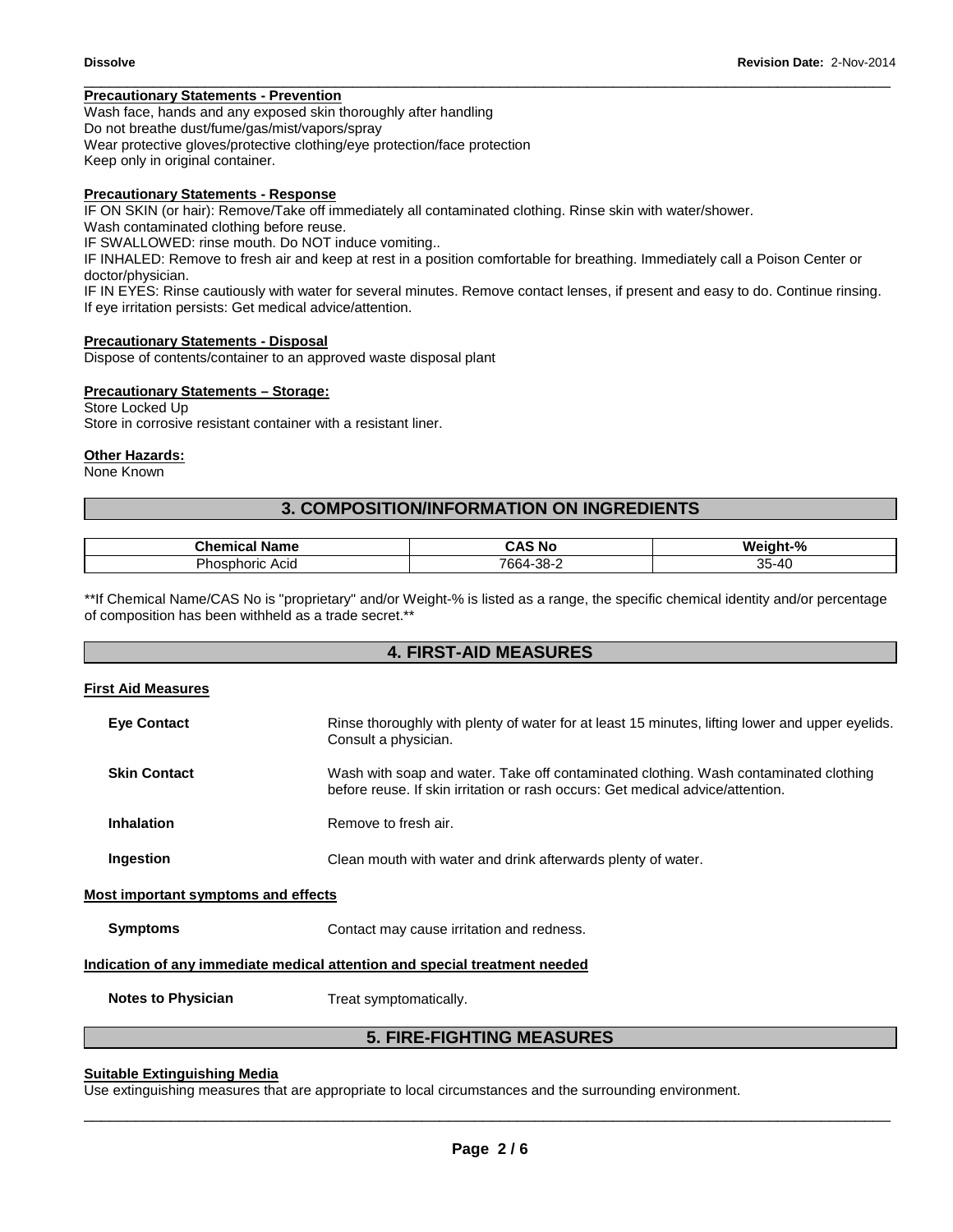# **Unsuitable Extinguishing Media** Not determined.

# **Specific Hazards Arising from the Chemical**

Non-flammable solution.

#### **Protective equipment and precautions for firefighters**

As in any fire, wear self-contained breathing apparatus pressure-demand, MSHA/NIOSH (approved or equivalent) and full protective gear.

\_\_\_\_\_\_\_\_\_\_\_\_\_\_\_\_\_\_\_\_\_\_\_\_\_\_\_\_\_\_\_\_\_\_\_\_\_\_\_\_\_\_\_\_\_\_\_\_\_\_\_\_\_\_\_\_\_\_\_\_\_\_\_\_\_\_\_\_\_\_\_\_\_\_\_\_\_\_\_\_\_\_\_\_\_\_\_\_\_\_\_\_\_

#### **Personal precautions, protective equipment and emergency procedures**

**Personal Precautions Use personal protective equipment as required.** 

#### **Methods and material for containment and cleaning up**

| <b>Methods for Containment</b> | Prevent further leakage or spillage if safe to do so. |
|--------------------------------|-------------------------------------------------------|
| <b>Methods for Clean-Up</b>    | Keep in suitable, closed containers for disposal.     |

# **7. HANDLING AND STORAGE**

#### **Precautions for safe handling**

**Advice on Safe Handling** Use personal protection recommended in Section 8. Wash thoroughly after handling. Contaminated work clothing should not be allowed out of the workplace. Avoid breathing vapors or mists.

#### **Conditions for safe storage, including any incompatibilities**

**Storage Conditions Keep containers tightly closed in a dry, cool and well-ventilated place.** 

**Incompatible Materials** None known based on information supplied.

# **8. EXPOSURE CONTROLS/PERSONAL PROTECTION**

**Exposure Guidelines Exposure limits noted for ingredient(s)** 

| <b>Chemical Name</b>         | <b>ACGIH TLV</b>              | <b>OSHA PEL</b> | <b>NIOSH IDLH</b>             |
|------------------------------|-------------------------------|-----------------|-------------------------------|
| Phosphoric Acid<br>7664-38-2 | TWA: $1 \text{ mg}/\text{M}3$ | TWA: 1 mg/M3    | TWA: $1 \text{ mg}/\text{M}3$ |

#### **Appropriate engineering controls**

**Engineering Controls** Apply technical measures to comply with the occupational exposure limits.

# **Individual protection measures, such as personal protective equipment**

| <b>Eye/Face Protection</b>      | Avoid contact with eyes.                                   |
|---------------------------------|------------------------------------------------------------|
| <b>Skin and Body Protection</b> | Wear suitable protective clothing.                         |
| <b>Respiratory Protection</b>   | Ensure adequate ventilation, especially in confined areas. |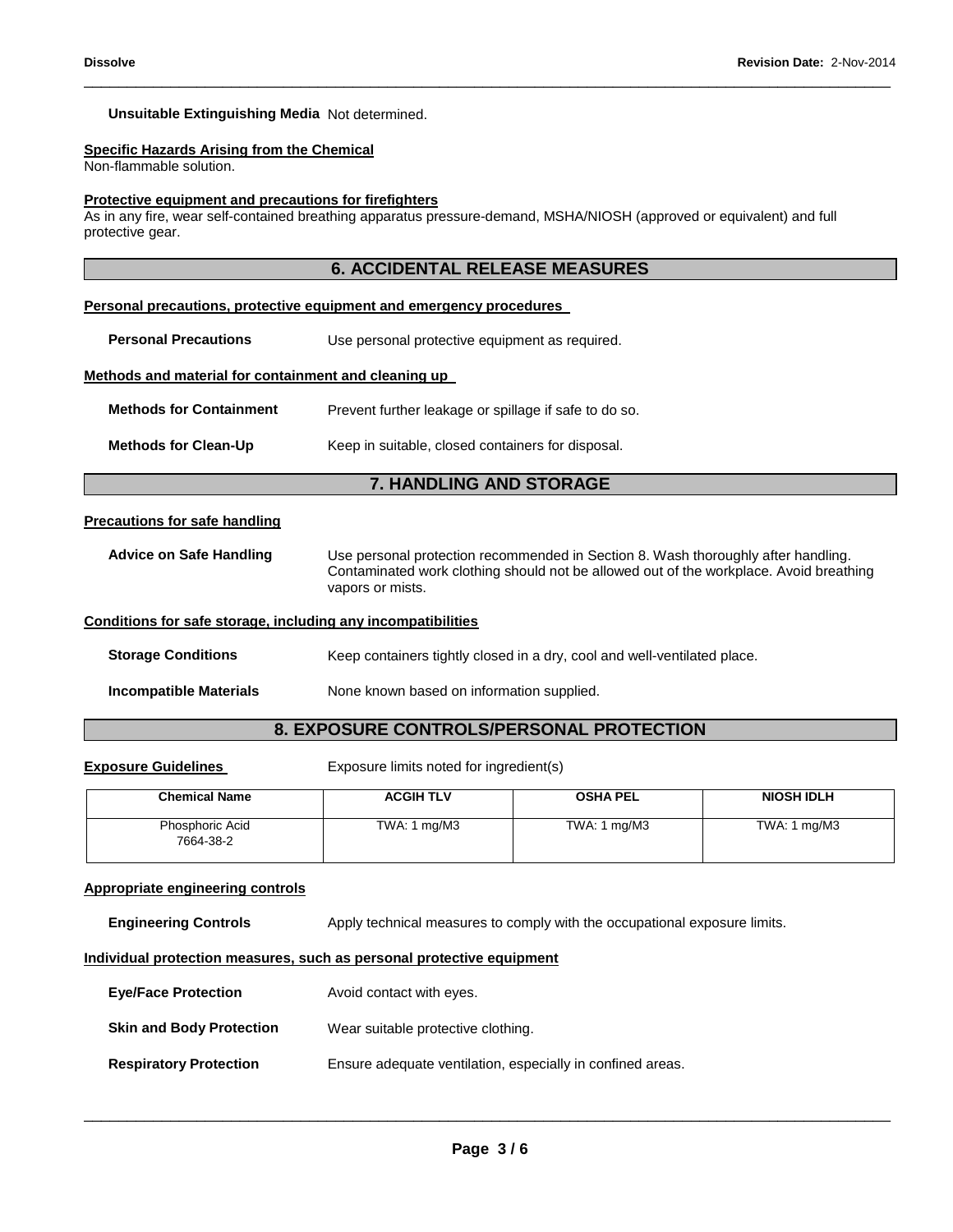**General Hygiene Considerations** Handle in accordance with good industrial hygiene and safety practice.

# **9. PHYSICAL AND CHEMICAL PROPERTIES**

\_\_\_\_\_\_\_\_\_\_\_\_\_\_\_\_\_\_\_\_\_\_\_\_\_\_\_\_\_\_\_\_\_\_\_\_\_\_\_\_\_\_\_\_\_\_\_\_\_\_\_\_\_\_\_\_\_\_\_\_\_\_\_\_\_\_\_\_\_\_\_\_\_\_\_\_\_\_\_\_\_\_\_\_\_\_\_\_\_\_\_\_\_

# **Information on basic physical and chemical properties**

| <b>Physical State</b><br><b>Appearance</b><br>Color                                                                                                                                                                                                                                                                                                                                                                                                                                                                                                                                             | Liquid<br>Not determined<br>Not determined                                                                                                                                                                                                                                                                                                                          |
|-------------------------------------------------------------------------------------------------------------------------------------------------------------------------------------------------------------------------------------------------------------------------------------------------------------------------------------------------------------------------------------------------------------------------------------------------------------------------------------------------------------------------------------------------------------------------------------------------|---------------------------------------------------------------------------------------------------------------------------------------------------------------------------------------------------------------------------------------------------------------------------------------------------------------------------------------------------------------------|
| <b>Property</b><br>рH<br><b>Melting Point/Freezing Point</b><br><b>Boiling Point/Boiling Range</b><br><b>Flash Point</b><br><b>Evaporation Rate</b><br>Flammability (Solid, Gas)<br><b>Upper Flammability Limits</b><br><b>Lower Flammability Limit</b><br><b>Vapor Pressure</b><br><b>Vapor Density</b><br><b>Specific Gravity</b><br><b>Water Solubility</b><br>Solubility in other solvents<br><b>Partition Coefficient</b><br><b>Auto-ignition Temperature</b><br><b>Decomposition Temperature</b><br><b>Kinematic Viscosity</b><br><b>Dynamic Viscosity</b><br><b>Explosive Properties</b> | Values<br>$1 - 2$<br>Not determined<br>Not determined<br>Not determined<br>Not determined<br>n/a-liquid<br>Not determined<br>Not determined<br>Not determined<br>Not determined<br>Not determined<br>Not determined<br>Not determined<br>Not determined<br>Not determined<br>Not determined<br>Not determined<br>Not determined<br>Not determined<br>Not determined |
| <b>Oxidizing Properties</b>                                                                                                                                                                                                                                                                                                                                                                                                                                                                                                                                                                     |                                                                                                                                                                                                                                                                                                                                                                     |

**Appearance** Not determined **Odor** Not determined ed **Color Threshold** Not determined

**Remarks • Method** 

# **10. STABILITY AND REACTIVITY**

#### **Reactivity**

Not reactive under normal conditions.

#### **Chemical Stability**

Stable under recommended storage conditions.

# **Possibility of Hazardous Reactions**

None under normal processing.

# **Conditions to Avoid**

Keep out of reach of children.

# **Incompatible Materials**

None known based on information supplied.

# **Hazardous Decomposition Products**

None known based on information supplied.

# **11. TOXICOLOGICAL INFORMATION**

# **Information on likely routes of exposure**

# **Product Information**

**Eye Contact Avoid contact with eyes.**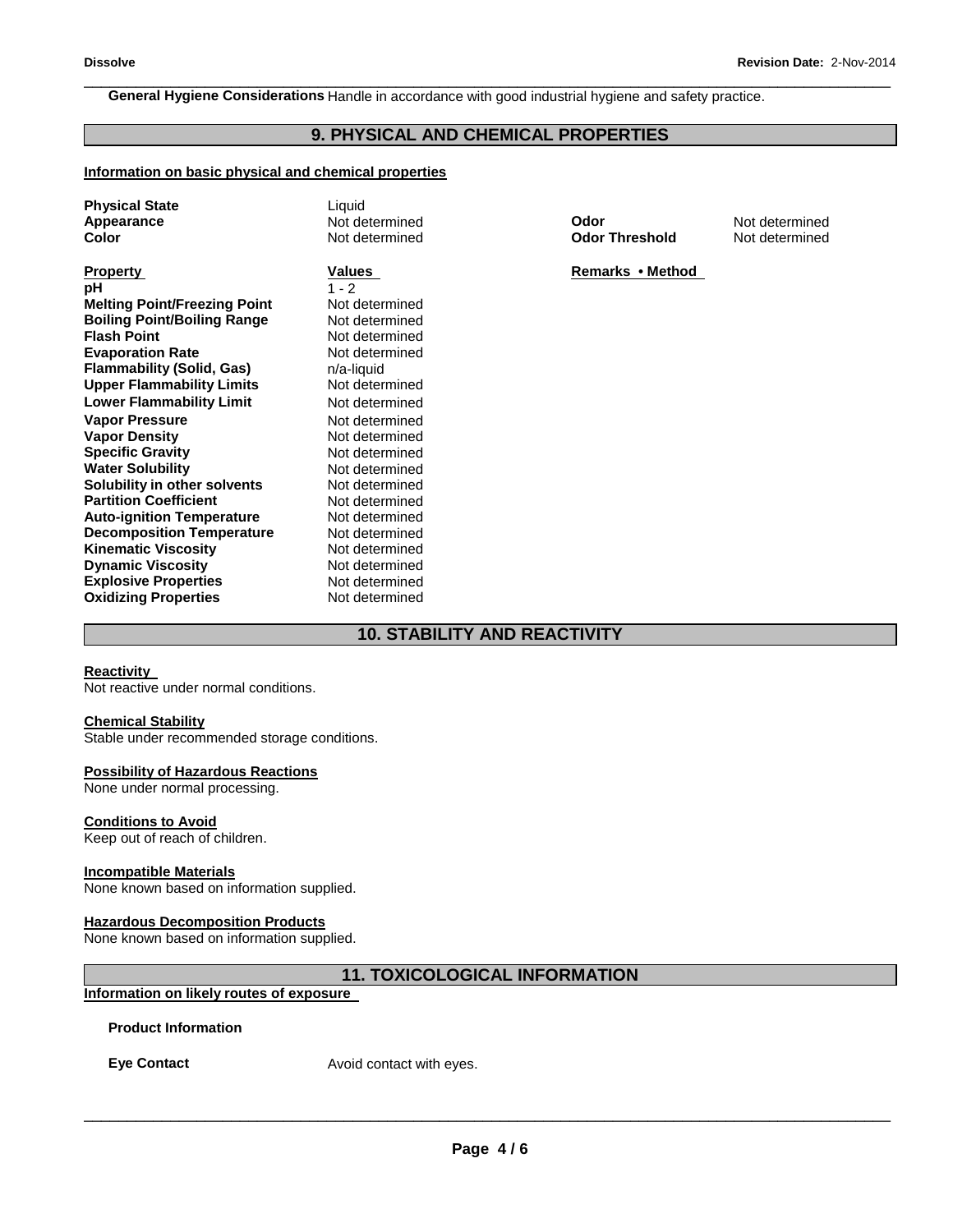#### \_\_\_\_\_\_\_\_\_\_\_\_\_\_\_\_\_\_\_\_\_\_\_\_\_\_\_\_\_\_\_\_\_\_\_\_\_\_\_\_\_\_\_\_\_\_\_\_\_\_\_\_\_\_\_\_\_\_\_\_\_\_\_\_\_\_\_\_\_\_\_\_\_\_\_\_\_\_\_\_\_\_\_\_\_\_\_\_\_\_\_\_\_ **Skin Contact** May cause an allergic skin reaction. Causes skin irritation. May be harmful in contact with skin.

**Inhalation Avoid breathing vapors or mists.** 

**Ingestion Do not taste or swallow.** 

#### **Component Information**

| <b>Chemical Name</b>   |           | Oral LD50         | <b>Dermal LD50</b>  | <b>Inhalation LC50</b> |
|------------------------|-----------|-------------------|---------------------|------------------------|
| <b>Phosphoric Acid</b> | 7664-38-2 | Rat<br>1530 mg/kg | 2740 mg/Kg (Rabbit) | 850 mg/M3 (Rat)        |

#### **Information on physical, chemical and toxicological effects**

**Symptoms** Please see section 4 of this SDS for symptoms.

#### **Delayed and immediate effects as well as chronic effects from short and long-term exposure**

**Carcinogenicity Not classifiable as a human carcinogen.** 

# **Numerical measures of toxicity**

Calculated ATC (Oral) of this mixture is >3500 mg/L

# **12. ECOLOGICAL INFORMATION**

# **Ecotoxicity**

| <b>Chemical Name</b>                | Algae/aguatic plants     | Fish .                                                    | <b>Toxicity to</b><br>microorganisms | Crustacea |
|-------------------------------------|--------------------------|-----------------------------------------------------------|--------------------------------------|-----------|
| <b>Phosphoric Acid</b><br>7664-38-2 | $\overline{\phantom{0}}$ | <b>IFish: Mosquito Fish: LC50 = I</b><br>138 mg/L; 96 Hr; |                                      |           |
|                                     |                          |                                                           |                                      |           |

# **Persistence/Degradability**

Not determined.

# **Bioaccumulation**

Not determined.

#### **Mobility**

Not determined

# **Other Adverse Effects**

Not determined

# **13. DISPOSAL CONSIDERATIONS**

#### **Waste Treatment Methods**

| <b>Disposal of Wastes</b>     | Disposal should be in accordance with applicable regional, national and local laws and<br>regulations. |
|-------------------------------|--------------------------------------------------------------------------------------------------------|
| <b>Contaminated Packaging</b> | Disposal should be in accordance with applicable regional, national and local laws and<br>regulations. |

# **California Hazardous Waste Status**

| <b>Chemical Name</b> | $\cdots$<br>California<br><b>Waste Status</b><br><b>Hazardous</b> |  |
|----------------------|-------------------------------------------------------------------|--|
|                      |                                                                   |  |